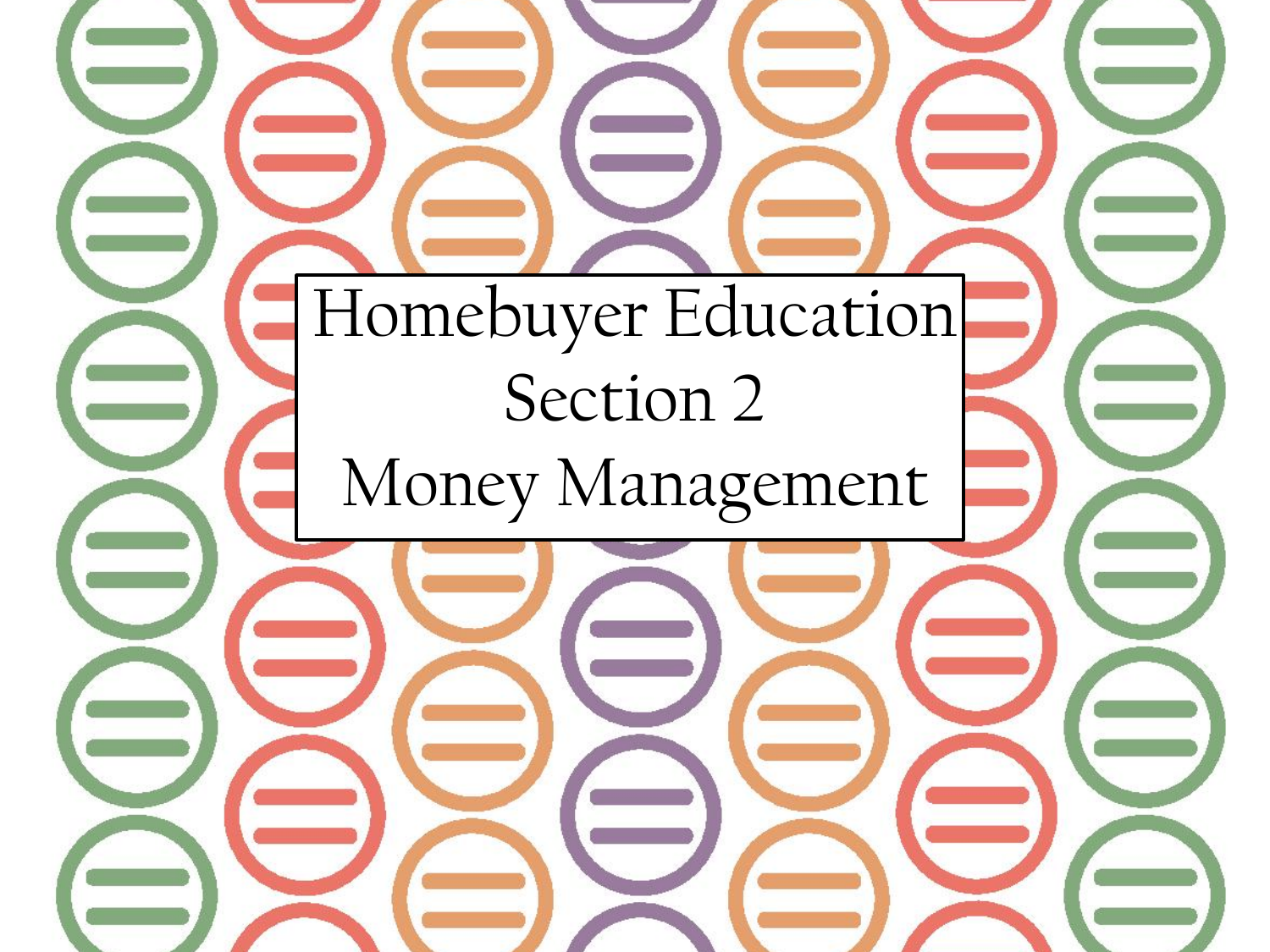Attaining and Maintaining Your Own Home

#### **Steps to managing your money**

- 1. Understand your spending habits and take control of them
- 2. Set goals for what you want to achieve with your finances
- 3. Develop a plan to achieve those goals
- 4. Use your financial plan (budget) to get what you want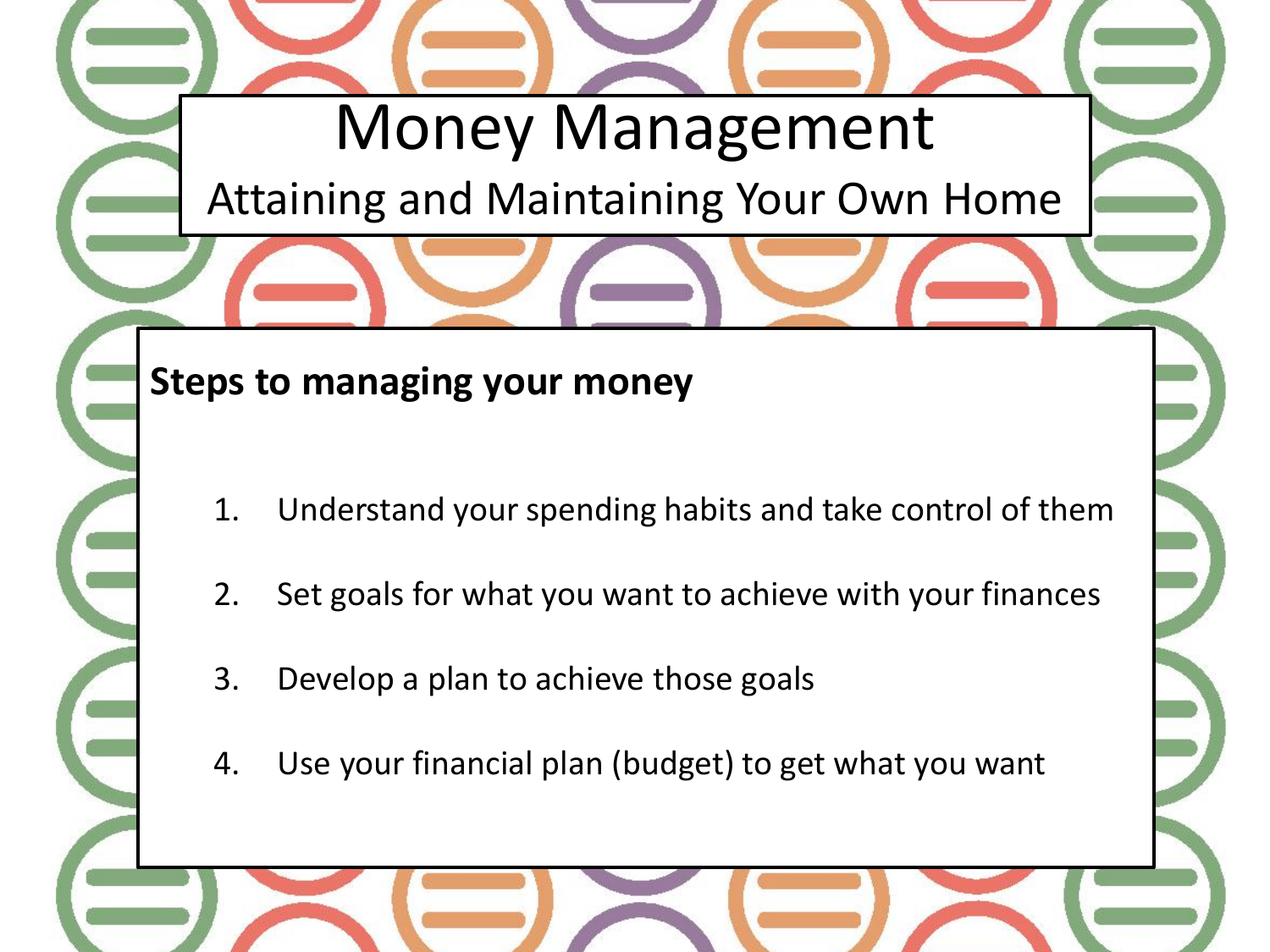Attaining and Maintaining Your Own Home

## **Understand your money habits**

#### **You may be a tightwad if**

- You don't buy without shopping everywhere for the best price
- You drive long distances in order to utilize coupons or buy on sale
- You keep everything past its usefulness
- You set the thermostat too cold in the winter and too hot in the summer
- You feel secure because you have money saved
- You feel anxious when you have to spend money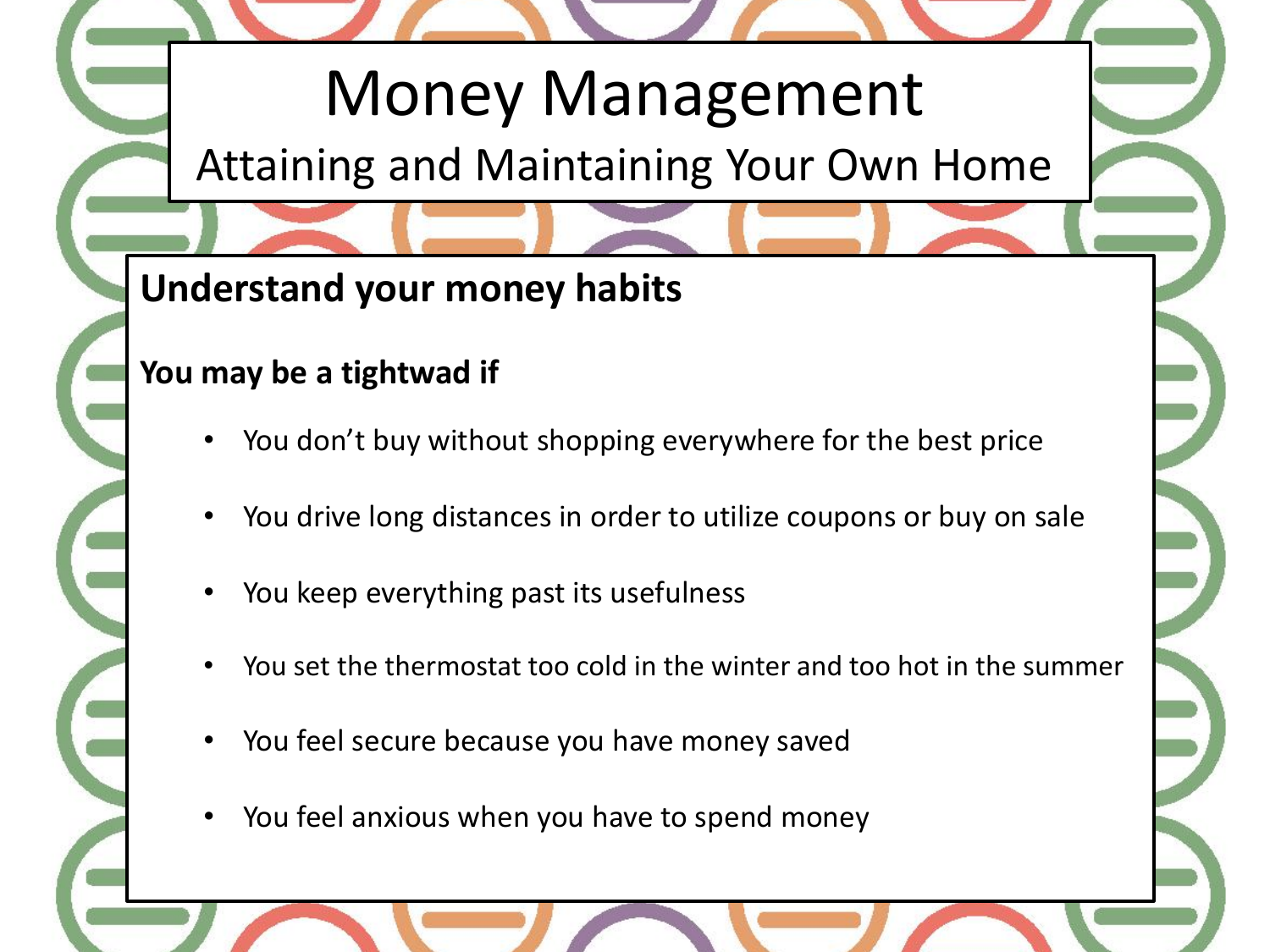Attaining and Maintaining Your Own Home

## **Understand your money habits**

#### **You may be a conservative if**

- You don't enjoy shopping
- You bring lunch to work most days instead of eating out
- You never buy something new when the old is still useable
- You never buy on credit; you save money until you can afford to pay cash
- You want money so that you can have things in the future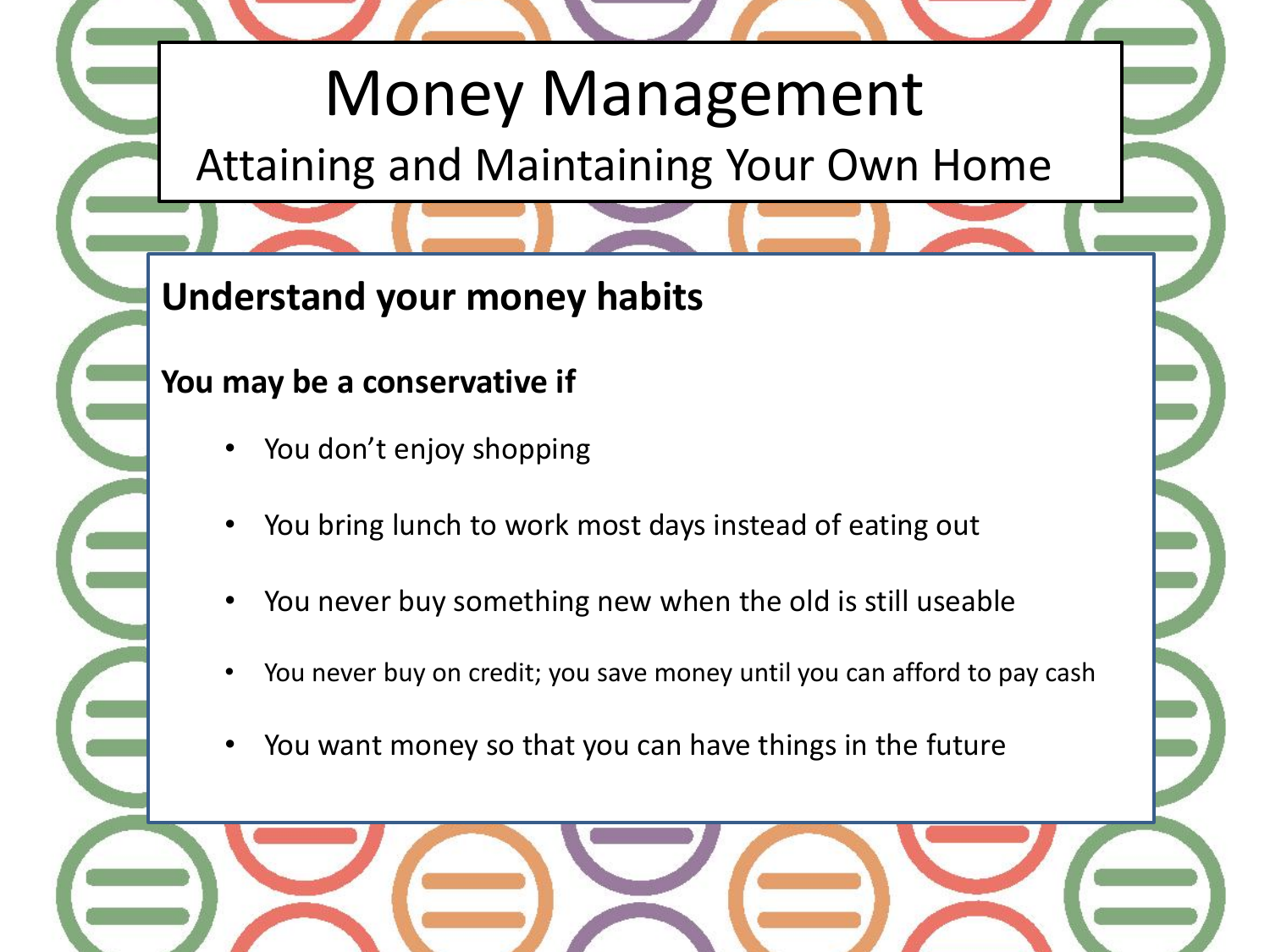Attaining and Maintaining Your Own Home

## **Understand your money habits**

#### **You may be a carefree spender if**

- You want nice things, and you think about them until you can get them
- You are always paying off at least one major debt
- You buy as much as you make; if you make more you spend it
- You pay your bills on time but you have little to no savings
- You feel you earned it so you can enjoy spending it

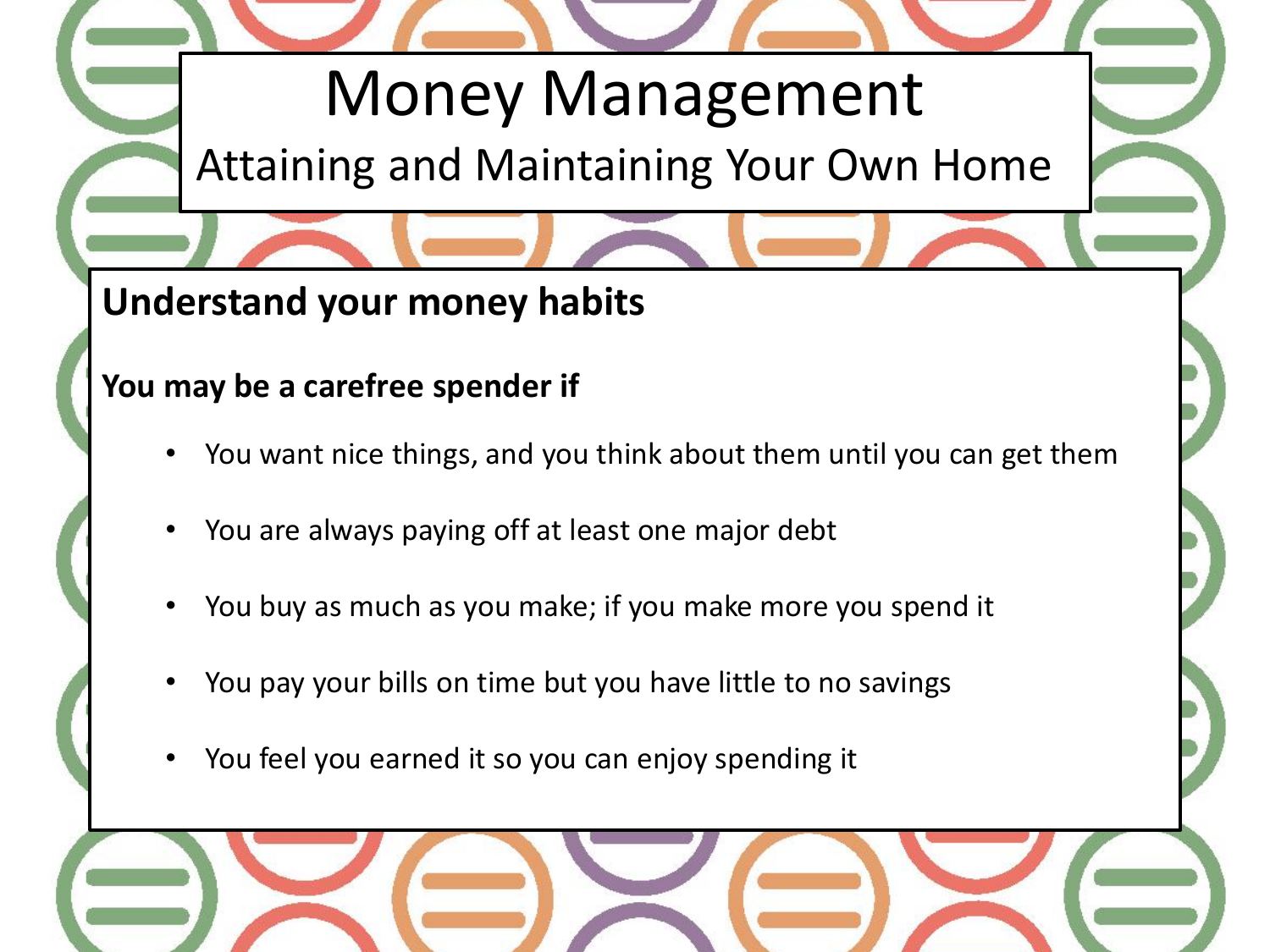## Attaining and Maintaining Your Own Home

#### **Understand your money habits**

#### **You may be a heavy spender if**

- You buy almost everything on credit and you are always up to your credit limits
- You can't resist a bargain
- You take a lot of vacations
- You buy new clothes because of the fashion has changed and you want the latest style
- You frequently sped money on others
- You want things NOW, but you are willing to work to pay for them
- You feel good when you spend money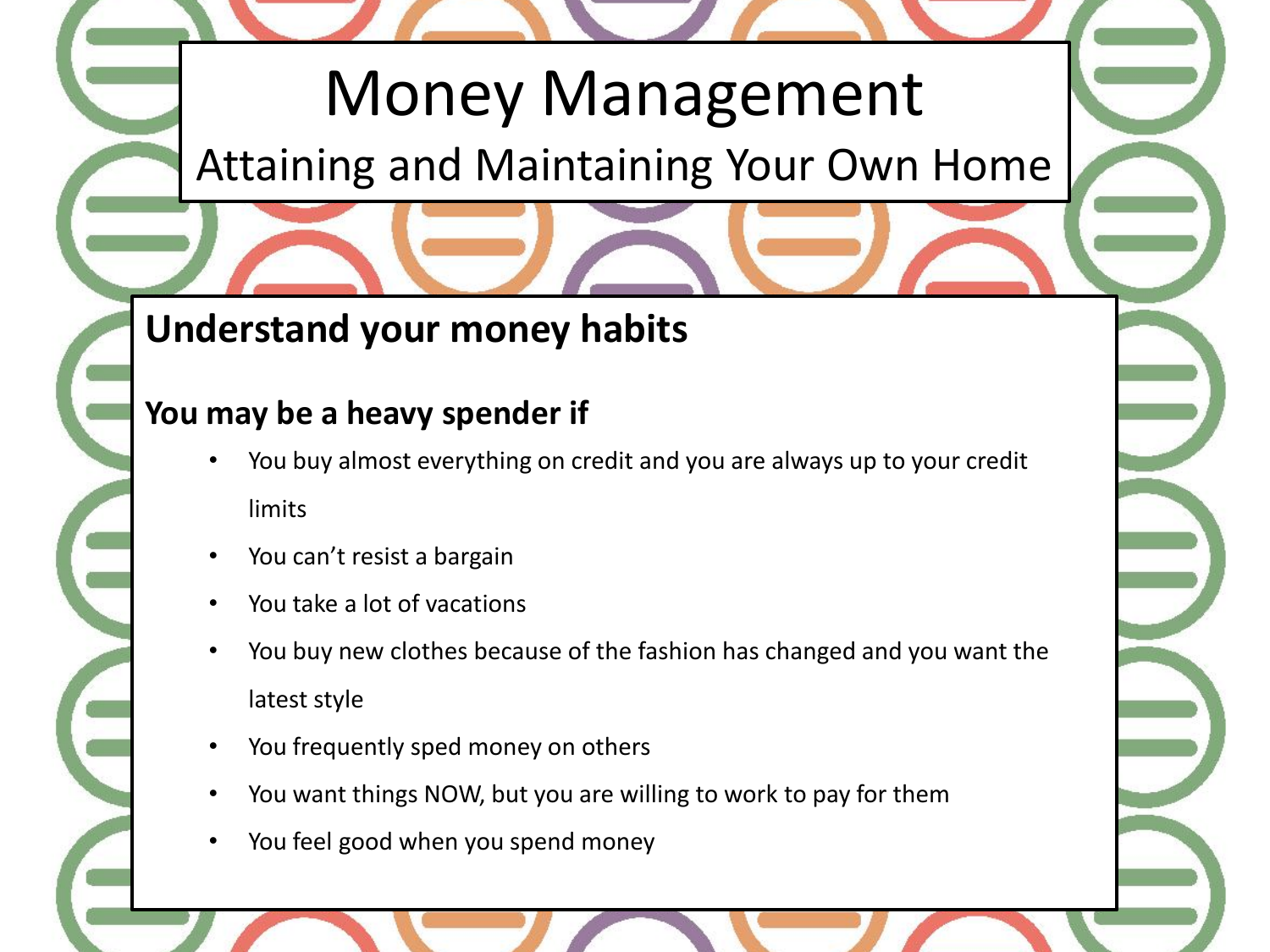Attaining and Maintaining Your Own Home

## **Understand your money habits**

#### **You may be a out of control spender if**

- You have to consolidate your debts and give up your credit cards
- You cant pay your taxes when they are due
- You move around depending on how much money you have
- You buy things when you don't have the money to pay for them
- You feel important when you spend money
- You pretend you do not have money problems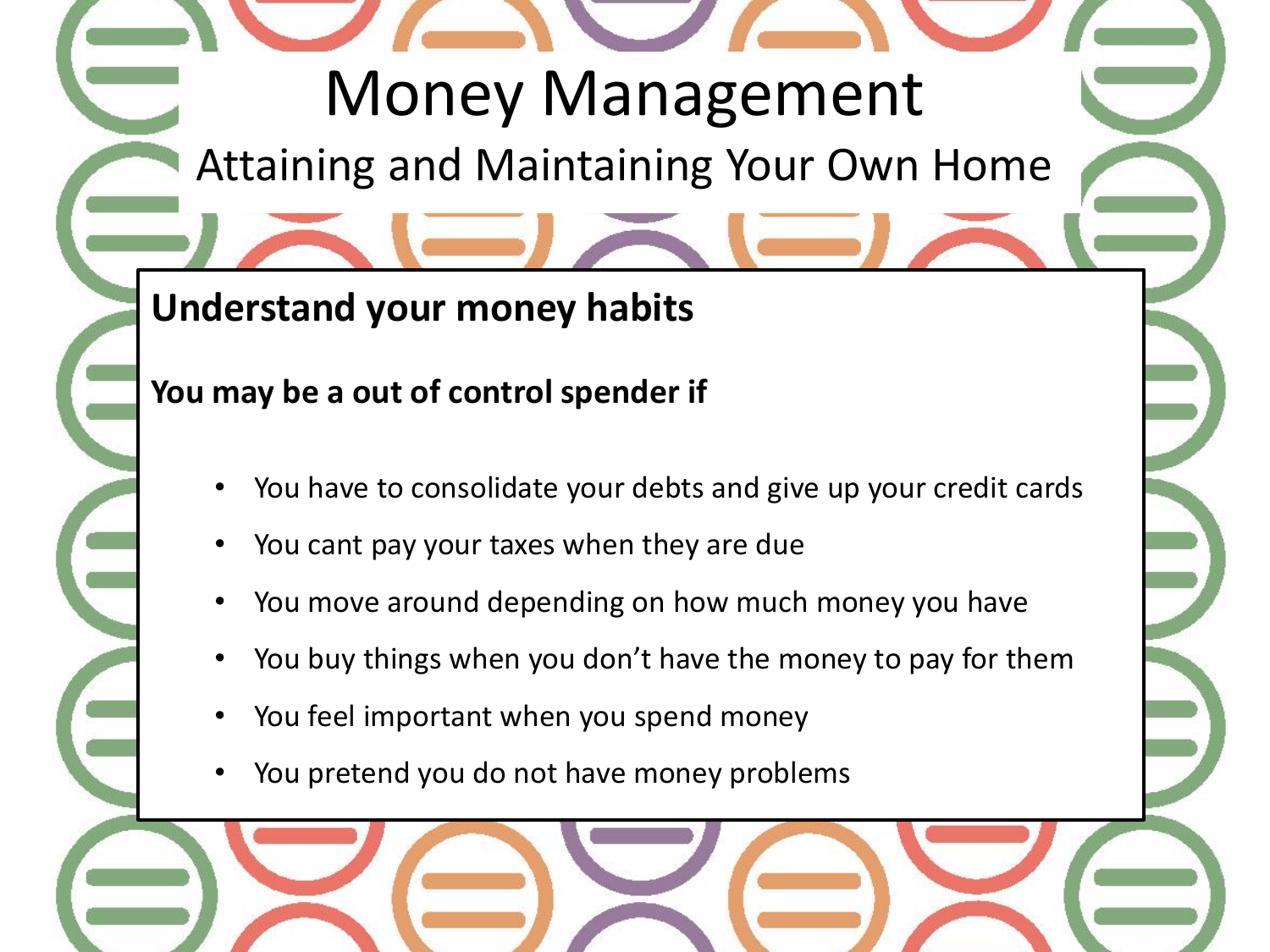# **Understand why you spend money**

#### **Good reason to spend money**

- Providing for basic needs; food, shelter, and clothing
- Providing for reasonable amounts for recreation
- Helping others within your ability to do so

#### **Bad Reason to Spend Money**

- It's a great deal
- Pressure from salespeople
- Status-impressing others
- Out of habit or boredom
- You believe advertisements without testing the product
- It makes you feel better

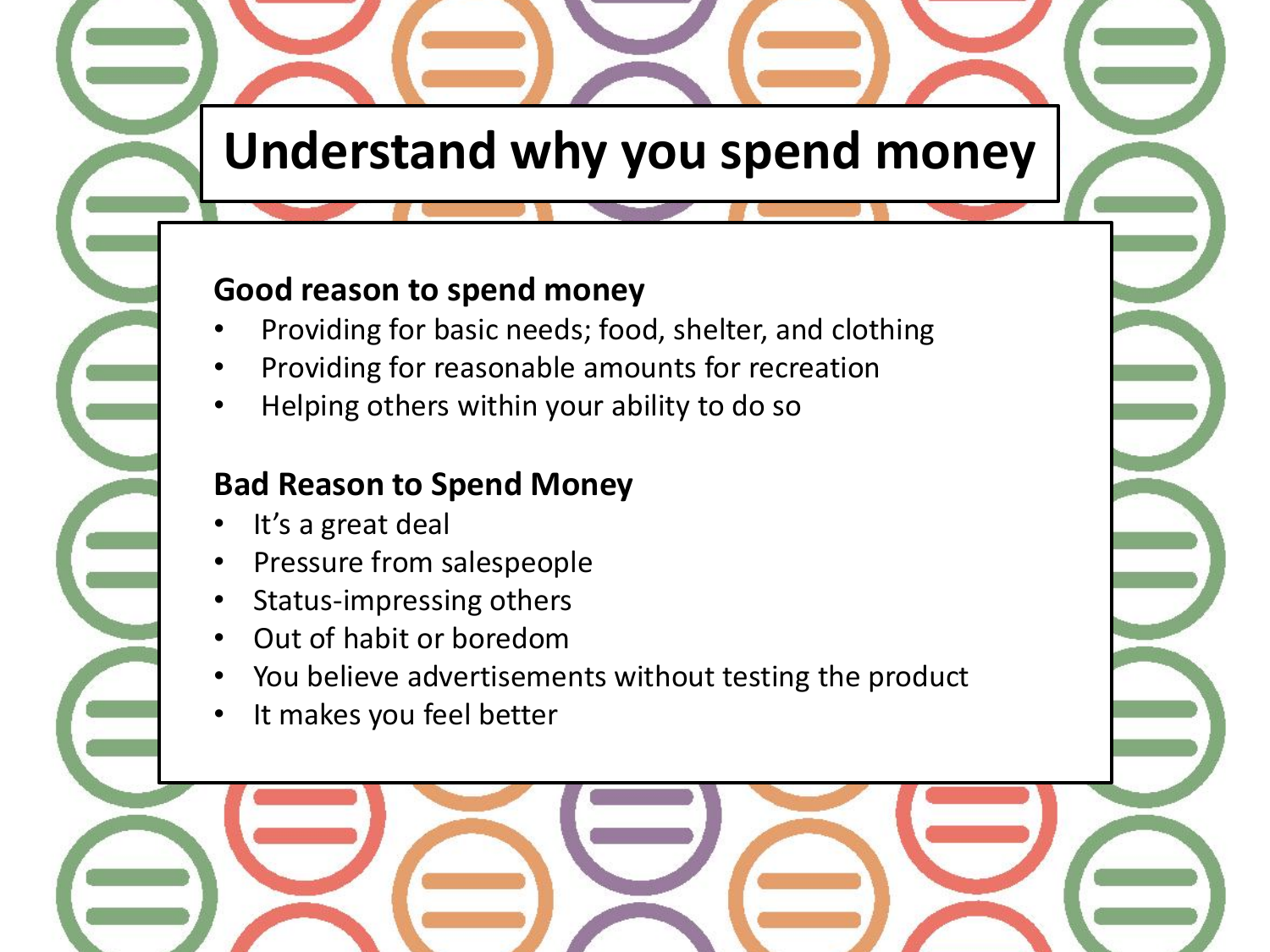## **Homeownership Affects Spending**

- Homeownership is a major financial responsibility
- Homeownership changes your lifestyle
- If you will have to change your spending habits to afford a home

## **Setting Goals: What's Important to You**

- Goals change with times and circumstances
- Different household members see things differently
- Financial goals can be divided by how long they will take:
- Long term- goals you wish to reach in more than 5 years
- Intermediate goals- goals you aim to reach in 2-5 years
- Short-term or immediate goals

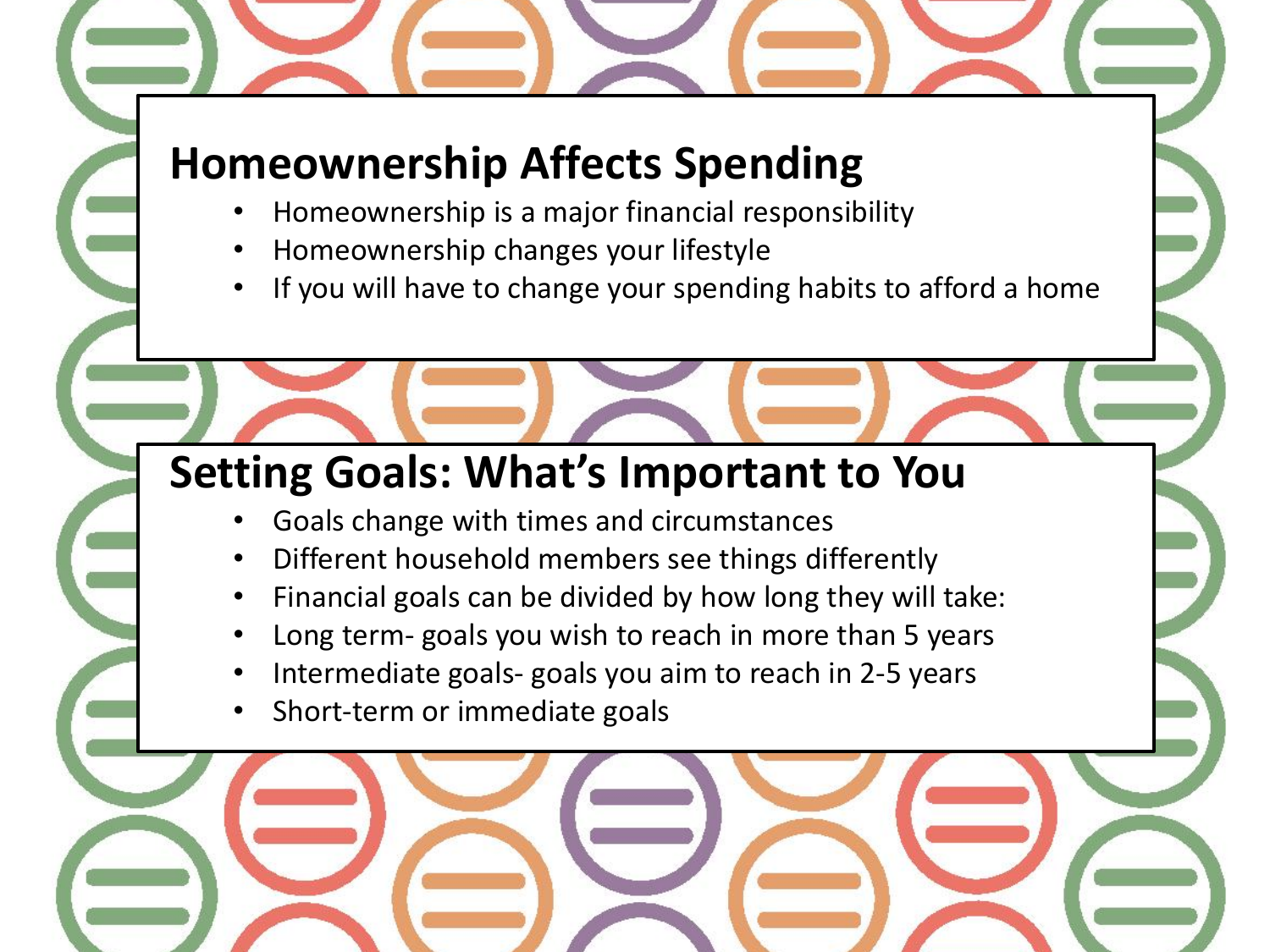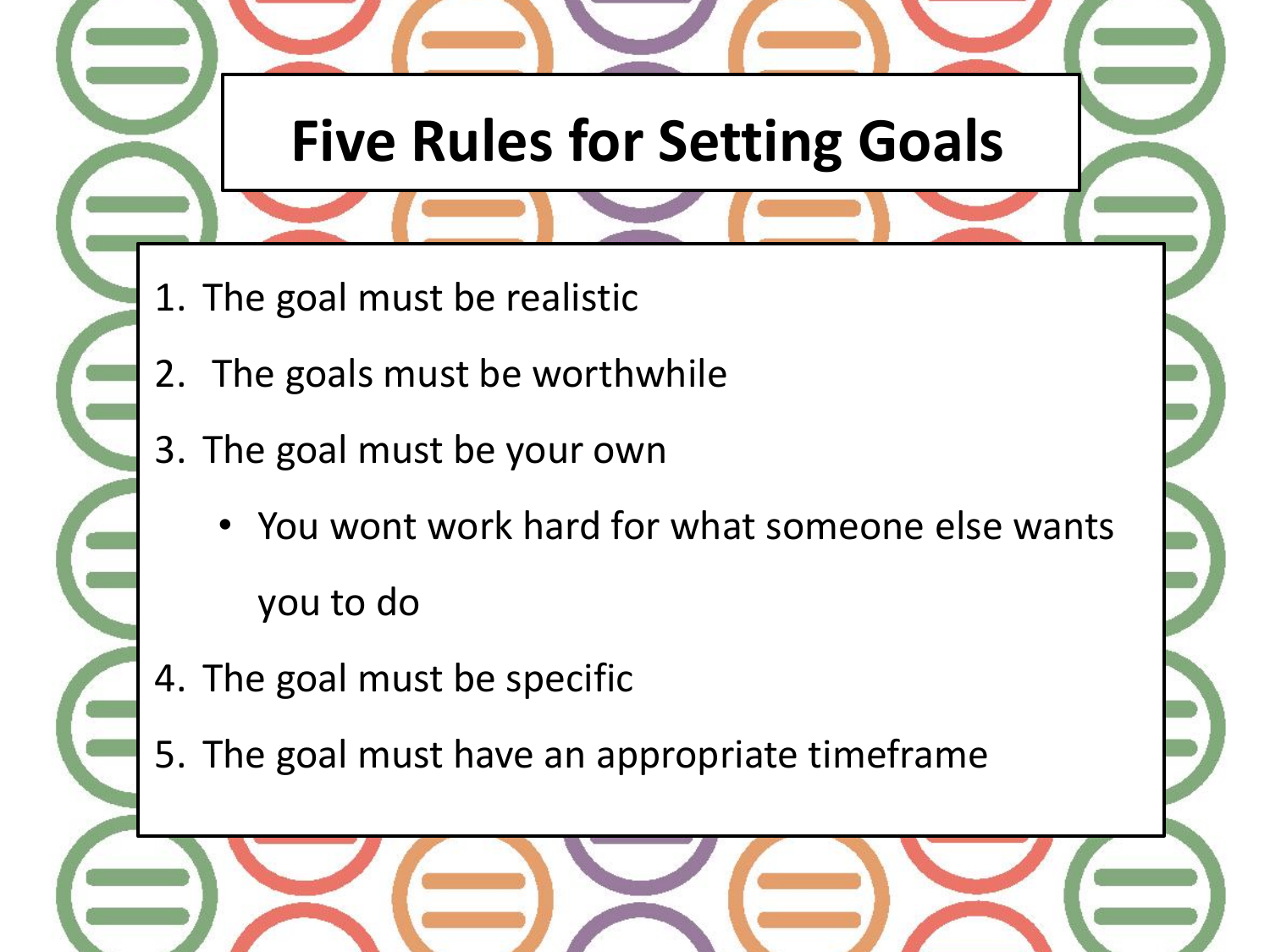# **The Advantages of Setting Goals**

**Give direction**- must know where you're going to get there **Reflect our values**- learn what is important to us when setting goals **Bring us together**- shared goals mean shared work and purpose **Give us purpose**- tell us what we need to be doing each day **Give us fulfillment**- when we reach our goals

#### **Set other goals besides home ownership and financial stability**

- Accomplishing personal goals
- Accomplished shared goals
- Accomplishing smaller goals leads to accomplishing larger goals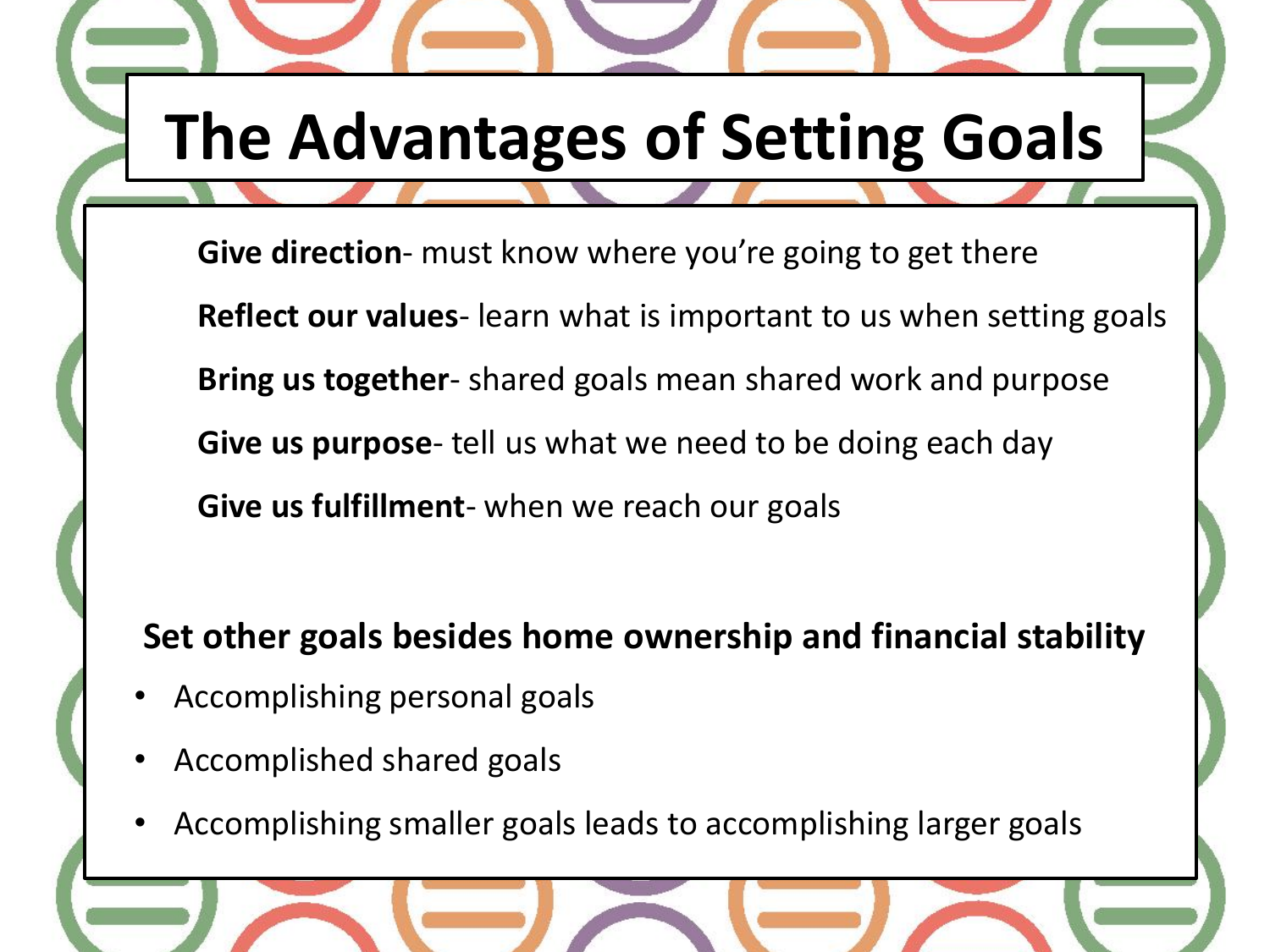# **Making Financial plans to Achieve Goals**

- Figure Your Net Incomes
- Determine your family's total net income
- Defining income
- Types of Income Considered by Lenders
- Employment Income
- Benefit Income
- Investment Income
- **Other Income**
- Add up to the sources and determine your income per month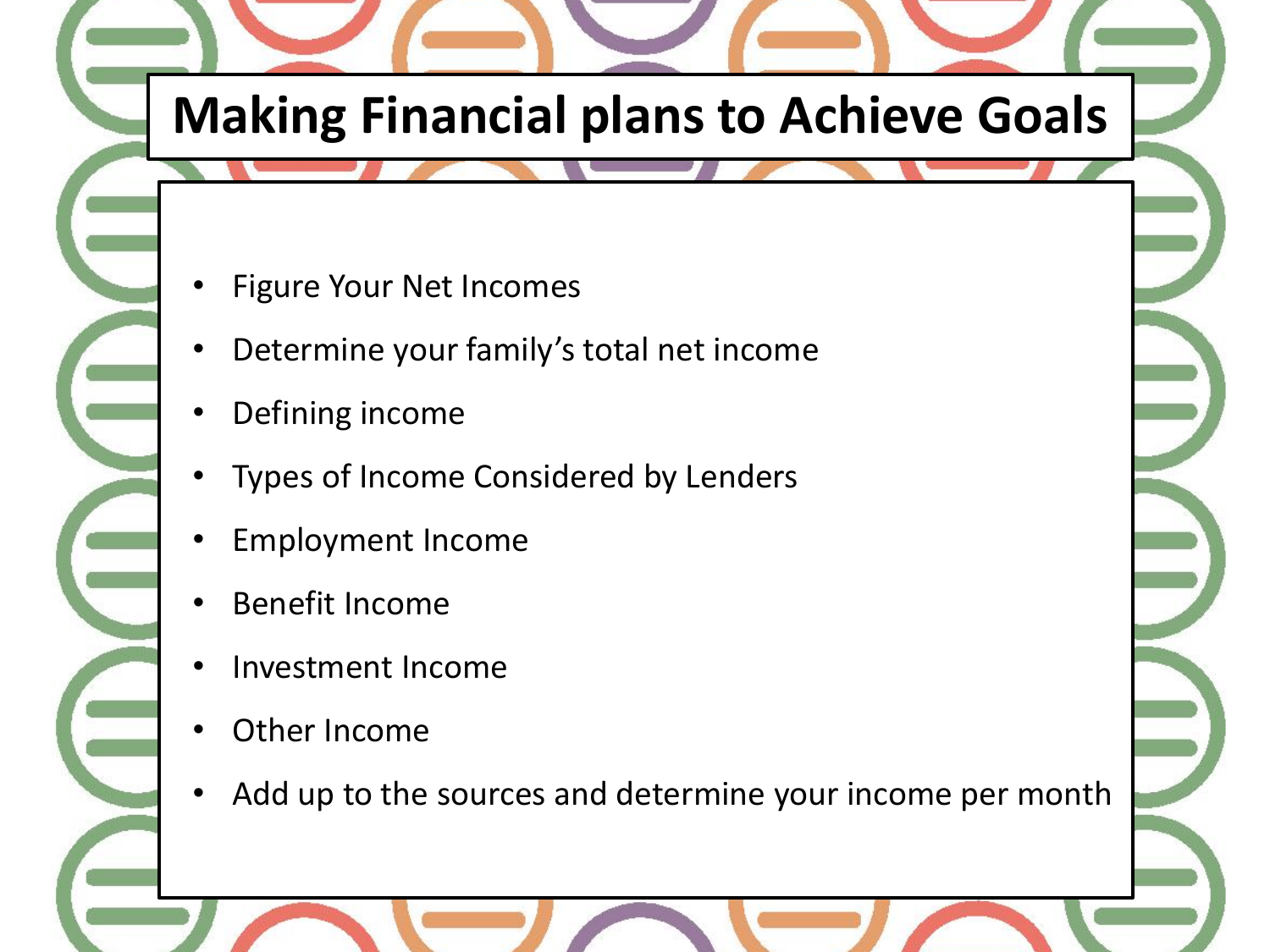# **Determine Monthly Expenses** • Don't estimate- keep good records Note your fixed expenses Note your variable expenses Total monthly income minus total monthly expense is net income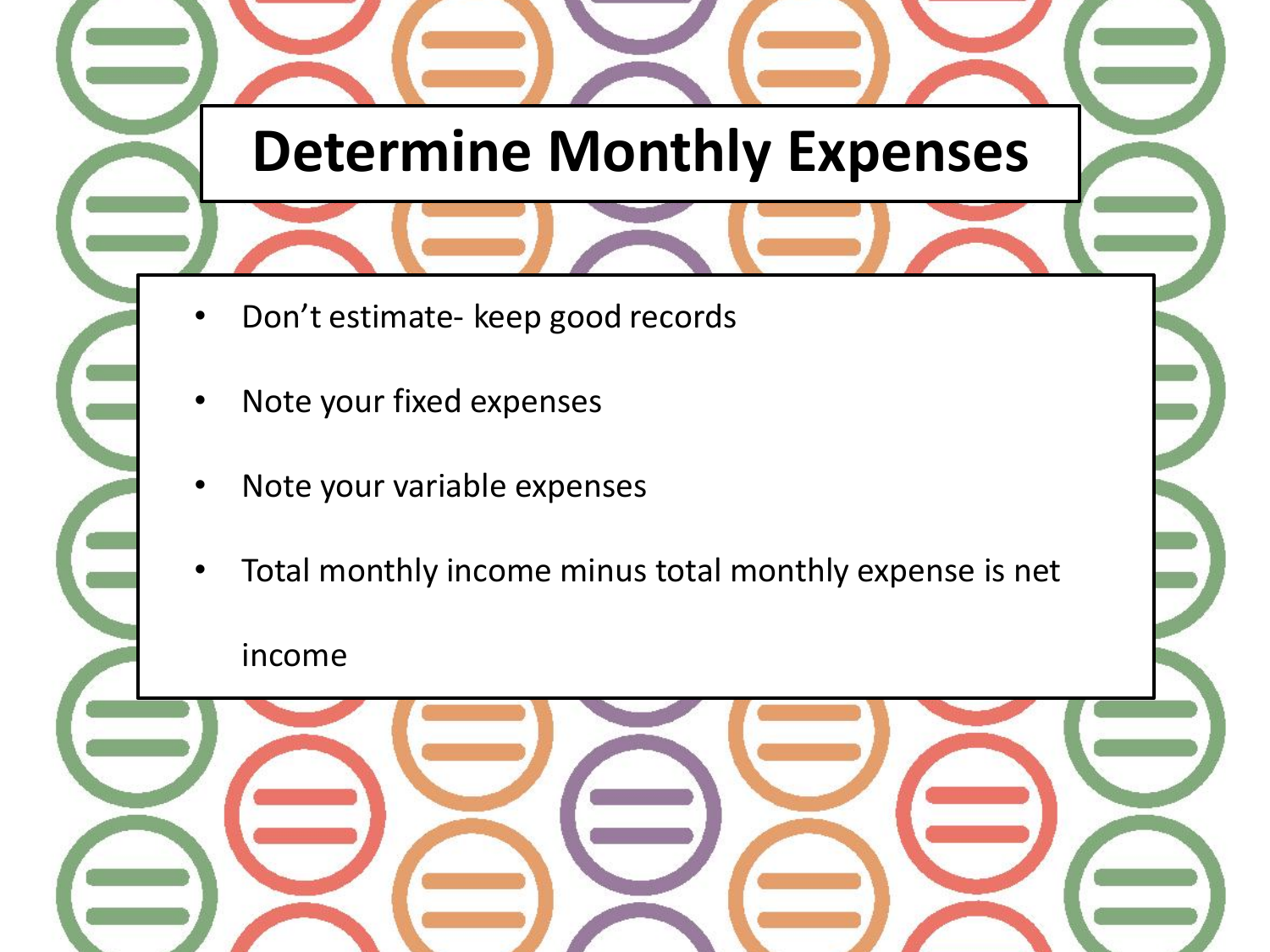

- Work both sides of equation to achieve positive net
	- $\triangleright$  Adjusting income:
		- Work more hours or extra shifts
		- Add a part-time or second job
		- Pick up occasional jobs
		- Change position or job
		- Trading skills-repair a neighbor's car in exchange for babysitting
	- $\triangleright$  Use additional income to pay off credit cards, car loans, and other debts

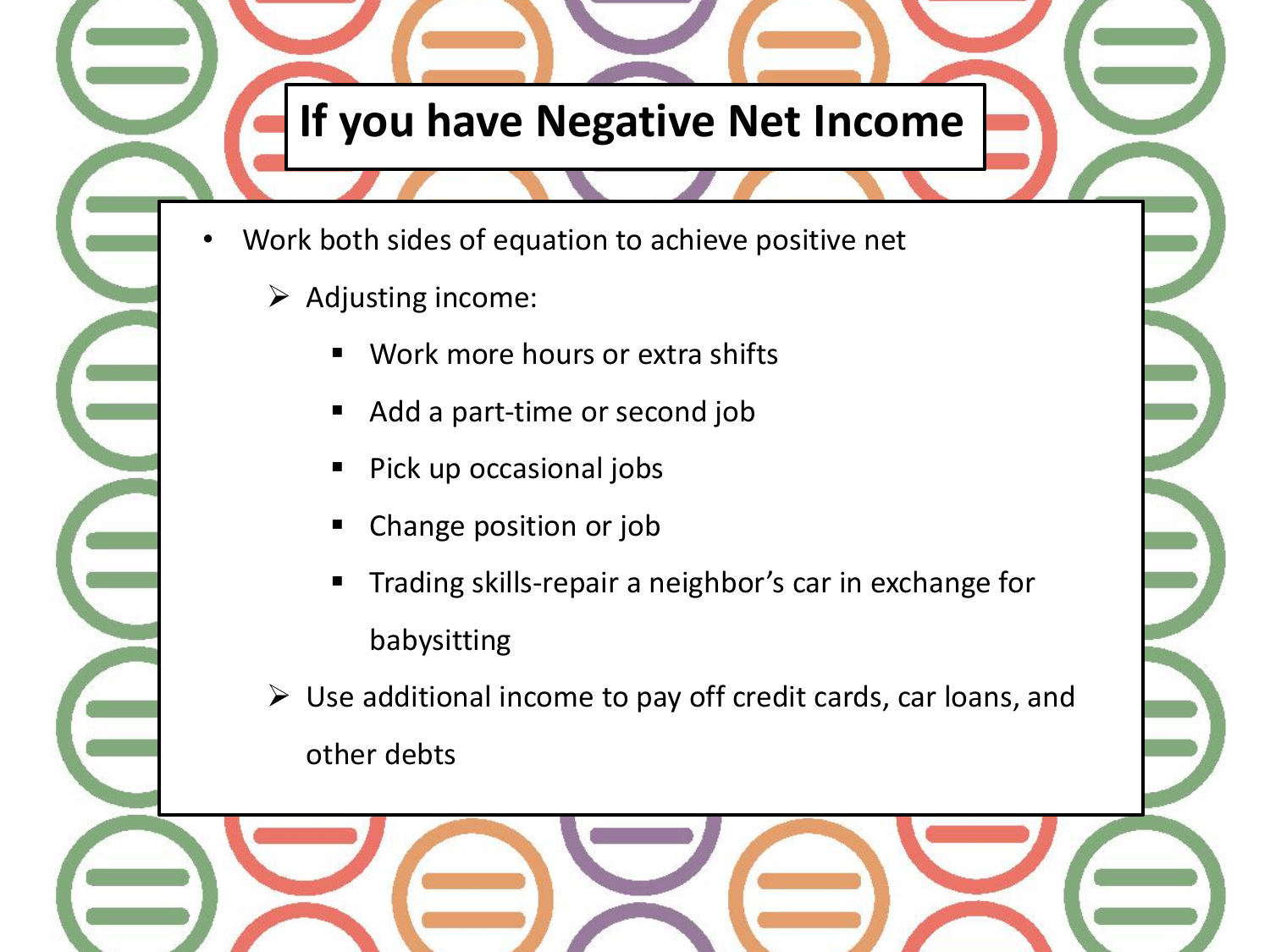## **If you have Negative Net Income**

#### **Adjusting expenses:**

- $\Box$  Write down ALL spending-you will automatically spend less
- $\Box$  Limit what you spend in particular category
- $\Box$  Don't borrow or use credit cards-it costs more
- $\Box$  Avoid finance charges by saving for periodic expenses and emergencies
- $\Box$  Pay bills on time to avoid late charges
- $\Box$  Don't carry much cash- you will lose track of where it goes
- $\Box$  Find free recreational activities instead of spending cash on entertainment
- Car pool, share rides, walk or ride bike on short trips
- $\Box$  Lower the thermostat a couple degrees